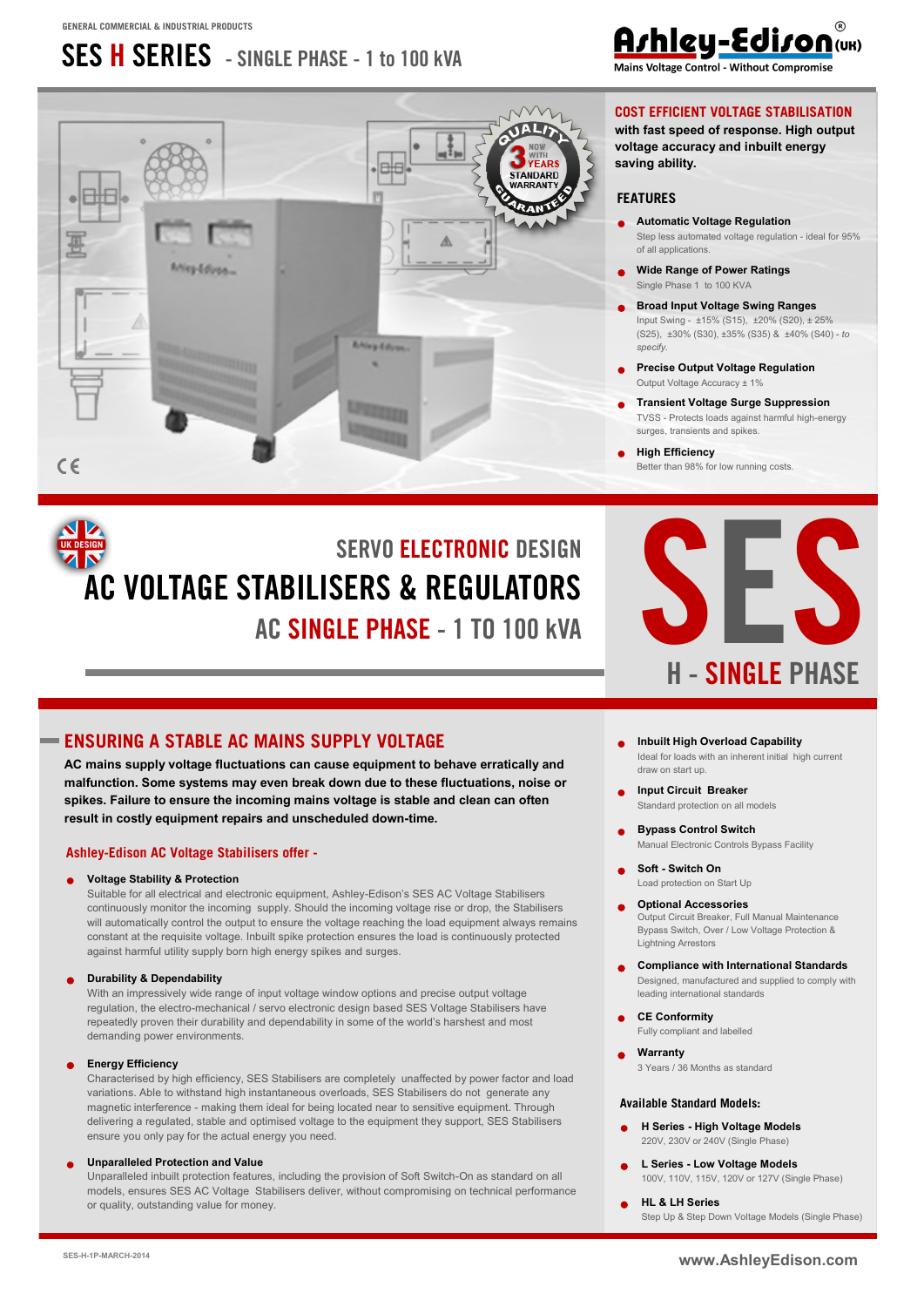# **SES H SERIES - SINGLE PHASE - 1 to 100 kVA**

#### <u> Arhley-Ediron (UK)</u> Mains Voltage Control - Without Compromise

## **VOLTAGE CHOICES AVAILABLE**



## **H SERIES INPUT VOLTAGE WINDOW OPTIONS**



In situations where there is a reasonably good mains supply, a Stabiliser offering an input variation swing of ±15% (S15 Models) will usually be more than acceptable, but in more remote locations, or countries where the national supply infrastructure is less developed, variations of ±20% or greater may be needed to be accommodated by the Stabiliser.

**Please Note** – These Stabilisers are not designed to support / protect voltage "back feed" applications, where energy is required to be also fed back into the utility supply.

|                          |                   |                                   | H SERIES - SES-H-S* Input Voltage Windows & Output Accuracy |                                                       |                                   |                                   |                                   |
|--------------------------|-------------------|-----------------------------------|-------------------------------------------------------------|-------------------------------------------------------|-----------------------------------|-----------------------------------|-----------------------------------|
| <b>Nominal</b><br>Single | Output<br>Voltage |                                   |                                                             | <b>INPUT VOLTAGE SWINGS / SWING MODEL NO VARIANTS</b> |                                   |                                   |                                   |
| <b>Phase</b><br>Voltage  | Accuracy<br>$±$ % | <b>S15</b>                        | <b>S20</b>                                                  | <b>S25</b>                                            | <b>S30</b>                        | <b>S35</b>                        | <b>S40</b>                        |
|                          | of Nominal        | Up to 100 kVA                     | Up to 75 kVA                                                | Up to 60 kVA                                          | Up to 50 kVA                      | Up to 40 kVA                      | Up to 30 kVA                      |
|                          | ± 1%              | 187y to 253y<br>$(\pm 15\%)$      | 176y to 264y<br>$(\pm 20\%)$                                | 165y to 275y<br>$(\pm 25%)$                           | 154y to 286y<br>$(\pm 30\%)$      | 143y to 297y<br>$(\pm 35\%)$      | 132v to 308v<br>$(\pm 40\%)$      |
| <b>220V</b>              | ± 3%              | 183y to 260y<br>$(-17\% / +18\%)$ | 172y to 271y<br>$(-22\% / +23\%)$                           | 161y to 282y<br>$(-27\% / +28\%)$                     | 150y to 293y<br>$(-32\% / +33\%)$ | 139y to 304y<br>$(-37\% / +38\%)$ | 128y to 315y<br>$(-42\% / +43\%)$ |
|                          | ± 5%              | 178y to 266y<br>$(-19\% / +21\%)$ | 167y to 277y<br>$(-24\% / +26\%)$                           | 156y to 288y<br>$(-29\% / +31\%)$                     | 145y to 299y<br>$(-34\% / +36\%)$ | 134y to 310y<br>$(-39\% / +41\%)$ | 123y to 321y<br>$(-44\% / +46\%)$ |
|                          | ± 1%              | 196y to 264y<br>$(\pm 15\%)$      | 184y to 276y<br>$(\pm 20\%)$                                | 173y to 287y<br>$(\pm 25%)$                           | 161v to 299v<br>$(\pm 30\%)$      | 150y to 310y<br>$(\pm 35\%)$      | 138v to 322v<br>$(\pm 40\%)$      |
| <b>230V</b>              | ± 3%              | 191y to 271y<br>$(-17\% / +18\%)$ | 179y to 283y<br>$(-22\% / +23\%)$                           | 168y to 294y<br>$(-27\% / +28\%)$                     | 156y to 306y<br>$(-32\% / +33\%)$ | 145y to 317y<br>$(-37\% / +38\%)$ | 133y to 329y<br>$(-42\% / +43\%)$ |
|                          | ± 5%              | 186y to 278y<br>$(-19\% / +21\%)$ | 175y to 290y<br>$(-24\% / +26\%)$                           | 163y to 302y<br>$(-29\% / +31\%)$                     | 152y to 313y<br>$(-34\% / +36\%)$ | 140y to 324y<br>$(-39\% / +41\%)$ | 129y to 336y<br>$(-44\% / +46\%)$ |
|                          | ± 1%              | 204y to 276y<br>$(\pm 15\%)$      | 192v to 288v<br>$(\pm 20\%)$                                | 180y to 300y<br>$(\pm 25\%)$                          | 168y to 312y<br>$(\pm 30\%)$      | 156y to 324y<br>$(\pm 35\%)$      | 144y to 336y<br>$(\pm 40\%)$      |
| <b>240V</b>              | ± 3%              | 199y to 283y<br>$(-17\% / +18\%)$ | 187y to 295y<br>$(-22\% / +23\%)$                           | 175y to 307y<br>$(-27\% / +28\%)$                     | 163y to 319y<br>$(-32\% / +33\%)$ | 151y to 331y<br>$(-37\% / +38\%)$ | 139y to 343y<br>$(-42\% / +43\%)$ |
|                          | ± 5%              | 194y to 290y<br>$(-19\% / +21\%)$ | 182y to 302y<br>$(-24\% / +26\%)$                           | 170y to 314y<br>$(-29\% / +31\%)$                     | 158y to 326y<br>$(-34\% / +36\%)$ | 146y to 338y<br>$(-39\% / +41\%)$ | 134y to 350y<br>$(-44\% / +46\%)$ |

#### **TYPICAL APPLICATIONS**

- Computers & Network Systems
- **Medical Equipment**
- Electronics Equipment
- **Testing Equipment**
- Laboratory Equipment
- POS Terminals
- Process Control Systems
- TV/Radio Broadcasting Stations
- **•** Audio/Video Systems
- Security Systems
- Photo Processing Systems
- Marine Navigation Systems

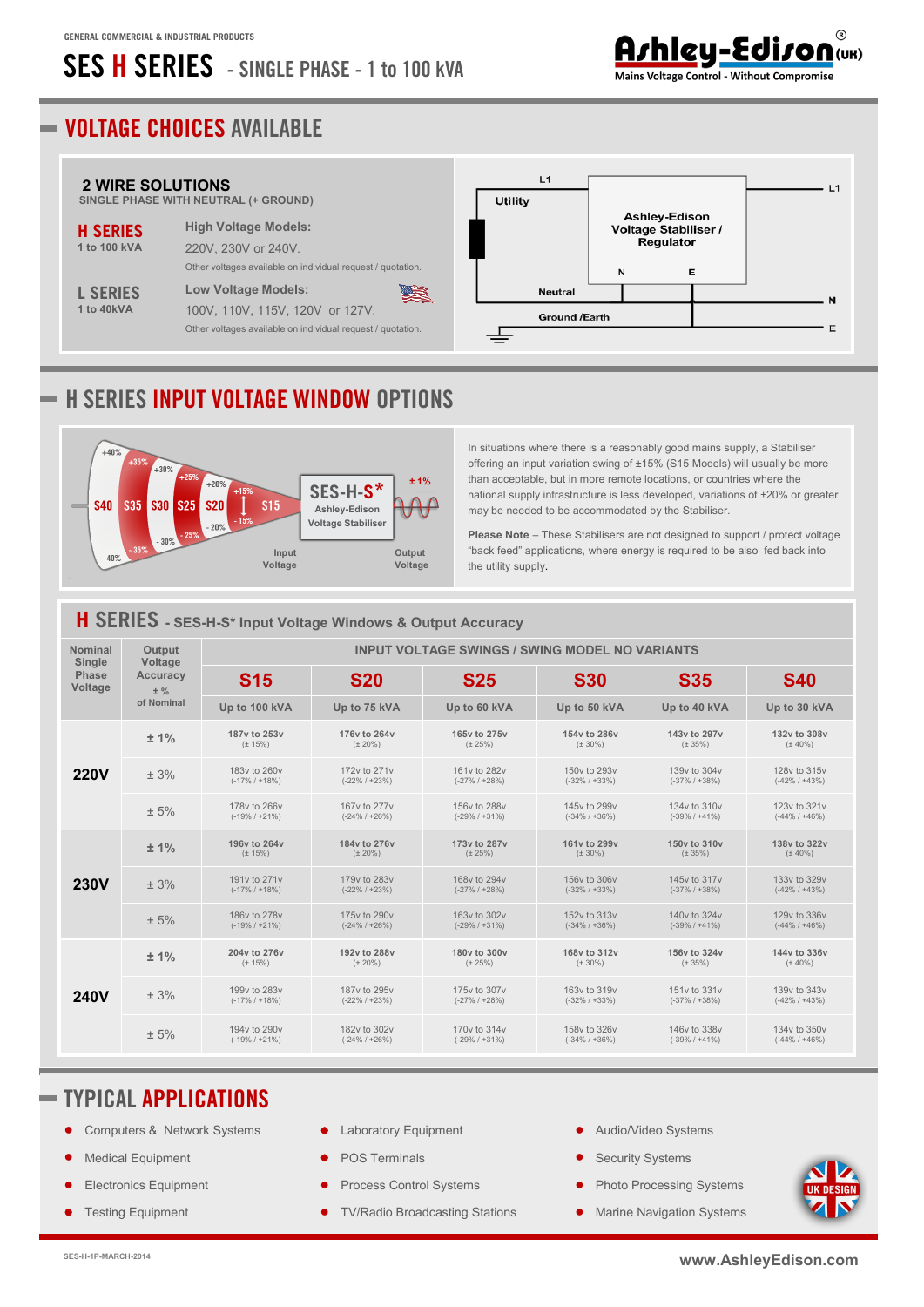# **SES H-S15 SERIES - SINGLE PHASE - 1 to 100 kVA**

### **TECHNICAL SPECIFICATION**

| Technology:                       | Servo Electronic - Variable Transformer<br>controlled, series regulation transformer (buck                                                                                                                                                                          | <b>Construction:</b>                      | Enclosures to IP20 (NEMA 1 Style) - BS EN<br>60529.                                                                                                                                                            |  |  |
|-----------------------------------|---------------------------------------------------------------------------------------------------------------------------------------------------------------------------------------------------------------------------------------------------------------------|-------------------------------------------|----------------------------------------------------------------------------------------------------------------------------------------------------------------------------------------------------------------|--|--|
|                                   | -boast transformer with secondary wired in<br>series with the load).                                                                                                                                                                                                | <b>Paint Colour:</b>                      | RAL 7032 (Grey - Epoxy Powder Coating)                                                                                                                                                                         |  |  |
| Input Voltage Swing:              | $±15\%$ (or $-17\% +18\%$ or $-19\% +21\%$ ) Single<br>Phase, 2 Wire.                                                                                                                                                                                               | <b>EMC Conformance:</b>                   | Complies with BS EN 55022 and the relevant<br>parts of the BS EN 61000 series of standards.                                                                                                                    |  |  |
| <b>Output Voltage:</b>            | Presettable for any voltage between 220V,<br>230V, 240V, (Customer to specify), Single<br>Phase, 2 Wire. 254V & 277V models<br>available to special order.                                                                                                          | <b>CE Conformity:</b>                     | CE Marked - being fully compliant with<br>European Union Directives 2004/108/EC (The<br>EMC Directive) and 2006/95/EC (The Low Volt-<br>age Directive).                                                        |  |  |
|                                   | The permissible input voltage swing is relative<br>to the preset output voltage.                                                                                                                                                                                    | <b>Standard Warranty:</b>                 | Three Years / 36 Months from date of supply                                                                                                                                                                    |  |  |
| <b>Output Voltage Accuracy:</b>   | $\pm$ 1%, $\pm$ 3% or $\pm$ 5 % - auto selection based<br>on input voltage swing.                                                                                                                                                                                   | <b>Standard Features:</b>                 | <b>SES-1H - 10H</b><br>Input Circuit Breaker<br>Input / Output Terminals<br><b>Bypass Control Switch</b>                                                                                                       |  |  |
| Frequency:                        | $47 - 65$ Hz                                                                                                                                                                                                                                                        |                                           | <b>Universal Output Socket</b>                                                                                                                                                                                 |  |  |
| <b>Response Time:</b>             | < 1.5ms                                                                                                                                                                                                                                                             |                                           | SES-15H - 100H<br><b>Input Circuit Breaker</b>                                                                                                                                                                 |  |  |
| <b>Correction Time:</b>           | A 10% supply variation will be corrected to<br>within 2.5% in 0.6 seconds.                                                                                                                                                                                          |                                           | Input / Output Terminals<br>Output Voltmeter and Ammeter<br><b>Bypass Control Switch</b>                                                                                                                       |  |  |
| <b>Efficiency:</b>                | 98%                                                                                                                                                                                                                                                                 |                                           | Free Standing Enclosure on Castors                                                                                                                                                                             |  |  |
| <b>Power Factor:</b>              | Any lagging to 0.95 leading                                                                                                                                                                                                                                         | <b>Optional Accessories:</b>              | Over / Low Voltage Protection,<br>Voltmeter & Ammeter                                                                                                                                                          |  |  |
| <b>Surge Ratings:</b>             | 10 x max. current rating for 2 seconds<br>3 x max. current rating for 1 minute<br>2 x max. current rating for 2 minutes                                                                                                                                             |                                           | Manual Maintenance Bypass Switch<br><b>Lightning Surge Arrestor</b><br><b>Digital Power Metering</b>                                                                                                           |  |  |
| <b>Surge Suppression:</b>         | <b>TVSS</b> - Protects loads against high-energy<br>Spikes and Transient Voltages.                                                                                                                                                                                  |                                           | - showing V,A,W,VA,AER,PF & kWH<br><b>AquaStop Protective Coating</b><br>- protection against damp and moisture ingress                                                                                        |  |  |
| <b>Total Harmonic Distortion:</b> | Less than $1\%$                                                                                                                                                                                                                                                     | <b>Optional Step Down</b>                 | Ideal for applications where the utility supply                                                                                                                                                                |  |  |
| Soft-Switch On:                   | Ensures the output voltage is set at minimum<br>upon Switch-On before commencing<br>stabilization - protects load equipment from                                                                                                                                    | <b>Voltage Feature:</b>                   | voltage is different from the load equipment's<br>requirement - see SES-HL SERIES Step Down AC<br>Voltage Stabilisers.                                                                                         |  |  |
| <b>Environment:</b>               | damaging start up voltage surges.<br>Temperature range $-15$ to 45 °C. Derate by<br>2% for each additional °C Up to max 60 °C.<br>Suitable for indoor tropical use 95% RH (non-<br>condensing). Maximum altitude 1000m.<br>Derate by 2.5% for each additional 500m. | <b>Optional Isolation</b><br>Transformer: | Shielded isolation transformer providing extra<br>protection between the utility and the load.<br>Protects against common and transverse mode<br>electrical noise - see PCS-H SERIES AC Power<br>Conditioners. |  |  |
|                                   |                                                                                                                                                                                                                                                                     |                                           | Note: Optional Accessories added may affect dimensions - subject to confirmation.                                                                                                                              |  |  |

## **S15 PRODUCT SELECTION TABLE**

**ALSO available in [Outdoor IP54 / NEMA 3 Style](http://www.ashleyedison.com/dds/OSES-H-S.pdf) Enclosures - OSES SERIES**

**[19" Rack Mount Enclosures](http://www.ashleyedison.com/dds/SES-H-R.pdf) - SES-R SERIES - up to 15 kVA**

| <b>Model</b>        | Rating       | <b>Max Rating (Amps)</b> |        |        | Dimensions (mm)  | Weight | <b>Enclosure</b> |
|---------------------|--------------|--------------------------|--------|--------|------------------|--------|------------------|
|                     | <b>kVA</b>   | @ 220V                   | @ 230V | @ 240V | WxHxD            | (Kg)   | <b>Type</b>      |
| <b>SES-1H-S15</b>   | 1            | 4.5                      | 4.3    | 4.2    | 210 x 260 x 420  | 20     | 016A             |
| <b>SES-2H-S15</b>   | $\mathbf{2}$ | 9.1                      | 8.7    | 8.3    | 210 x 260 x 420  | 20.5   | 016A             |
| <b>SES-3H-S15</b>   | 3            | 13.6                     | 13.0   | 12.5   | 210 x 260 x 420  | 21     | 016A             |
| <b>SES-4H-S15</b>   | 4            | 18                       | 17     | 17     | 210 x 260 x 420  | 22.5   | 016A             |
| <b>SES-5H-S15</b>   | 5            | 23                       | 22     | 21     | 210 x 260 x 420  | 23     | 016A             |
| <b>SES-8H-S15</b>   | 8            | 36                       | 35     | 33     | 210 x 260 x 420  | 29     | 016A             |
| <b>SES-10H-S15</b>  | 10           | 46                       | 44     | 42     | 210 x 260 x 420  | 30     | 016A             |
| <b>SES-15H-S15</b>  | 15           | 68                       | 65     | 63     | 270 x 460 x 490  | 53     | 102              |
| <b>SES-20H-S15</b>  | 20           | 91                       | 87     | 83     | 270 x 460 x 490  | 56     | 102              |
| <b>SES-30H-S15</b>  | 30           | 136                      | 130    | 125    | 500 x 700 x 600  | 110    | 104A             |
| <b>SES-40H-S15</b>  | 40           | 182                      | 174    | 167    | 500 x 700 x 600  | 120    | 104A             |
| <b>SES-50H-S15</b>  | 50           | 227                      | 217    | 208    | 500 x 910 x 600  | 140    | 104              |
| <b>SES-60H-S15</b>  | 60           | 273                      | 261    | 250    | 600 x 1170 x 700 | 220    | 105              |
| <b>SES-75H-S15</b>  | 75           | 341                      | 326    | 313    | 600 x 1170 x 700 | 240    | 105              |
| <b>SES-100H-S15</b> | 100          | 455                      | 435    | 417    | 600 x 1170 x 700 | 260    | 105              |

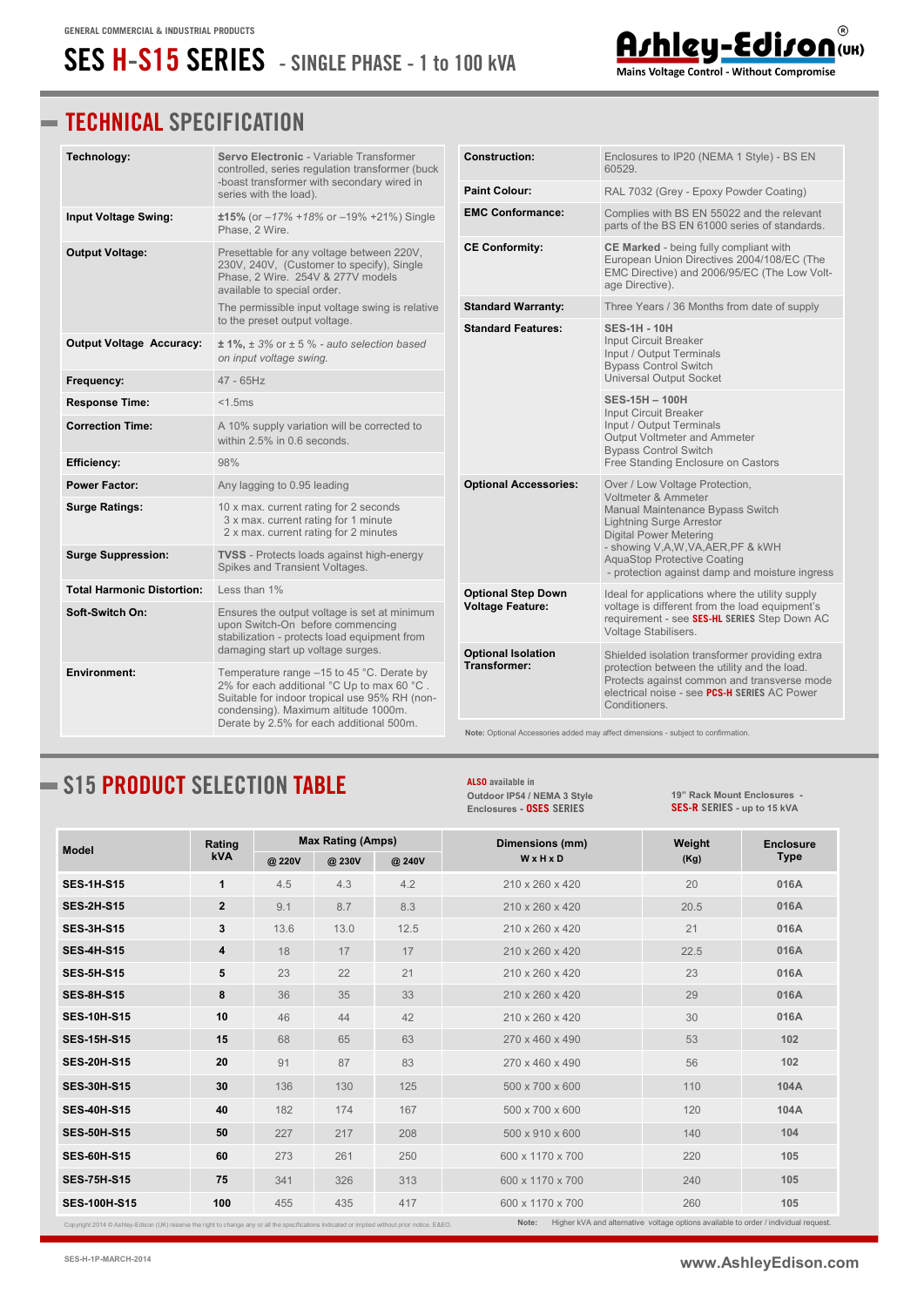## **SES H-S20 SERIES - SINGLE PHASE - 1 to 75 kVA**

### **TECHNICAL SPECIFICATION**

| Technology:                       | Servo Electronic - Variable Transformer<br>controlled, series regulation transformer (buck                                                                                                                                                                          | <b>Construction:</b>                      | Enclosures to IP20 (NEMA 1 Style) - BS EN<br>60529.                                                                                                                                                                                                                                                                                                                                                                                                                                                                                                                                                                                                                                                                                                                                                                                                                                                                                            |  |
|-----------------------------------|---------------------------------------------------------------------------------------------------------------------------------------------------------------------------------------------------------------------------------------------------------------------|-------------------------------------------|------------------------------------------------------------------------------------------------------------------------------------------------------------------------------------------------------------------------------------------------------------------------------------------------------------------------------------------------------------------------------------------------------------------------------------------------------------------------------------------------------------------------------------------------------------------------------------------------------------------------------------------------------------------------------------------------------------------------------------------------------------------------------------------------------------------------------------------------------------------------------------------------------------------------------------------------|--|
|                                   | -boast transformer with secondary wired in<br>series with the load).                                                                                                                                                                                                | <b>Paint Colour:</b>                      | RAL 7032 (Grey - Epoxy Powder Coating)                                                                                                                                                                                                                                                                                                                                                                                                                                                                                                                                                                                                                                                                                                                                                                                                                                                                                                         |  |
| <b>Input Voltage Swing:</b>       | $\pm 20\%$ (or $-22\%$ +23% or $-24\%$ +26%) Single<br>Phase, 2 Wire.                                                                                                                                                                                               | <b>EMC Conformance:</b>                   | Complies with BS EN 55022 and the relevant<br>parts of the BS EN 61000 series of standards.                                                                                                                                                                                                                                                                                                                                                                                                                                                                                                                                                                                                                                                                                                                                                                                                                                                    |  |
| <b>Output Voltage:</b>            | Presettable for any voltage between 220V,<br>230V, 240V, (Customer to specify), Single<br>Phase, 2 Wire. 254V & 277V models<br>available to special order.                                                                                                          | <b>CE Conformity:</b>                     | CE Marked - being fully compliant with<br>European Union Directives 2004/108/EC (The<br>EMC Directive) and 2006/95/EC (The Low Volt-<br>age Directive).                                                                                                                                                                                                                                                                                                                                                                                                                                                                                                                                                                                                                                                                                                                                                                                        |  |
|                                   | The permissible input voltage swing is relative<br>to the preset output voltage.                                                                                                                                                                                    | <b>Standard Warranty:</b>                 | Three Years / 36 Months from date of supply                                                                                                                                                                                                                                                                                                                                                                                                                                                                                                                                                                                                                                                                                                                                                                                                                                                                                                    |  |
| <b>Output Voltage Accuracy:</b>   | $\pm$ 1%, $\pm$ 3% or $\pm$ 5 % - auto selection based<br>on input voltage swing.                                                                                                                                                                                   | <b>Standard Features:</b>                 | <b>SES-1H - 5H</b><br><b>Input Circuit Breaker</b><br>Input / Output Terminals<br><b>Bypass Control Switch</b>                                                                                                                                                                                                                                                                                                                                                                                                                                                                                                                                                                                                                                                                                                                                                                                                                                 |  |
| Frequency:                        | 47 - 65Hz                                                                                                                                                                                                                                                           |                                           | <b>Universal Output Socket</b><br><b>SES-8H - 75H</b><br>Input Circuit Breaker<br>Input / Output Terminals<br>Output Voltmeter and Ammeter<br><b>Bypass Control Switch</b><br>Free Standing Enclosure on Castors<br>Over / Low Voltage Protection,<br>Voltmeter & Ammeter<br>Manual Maintenance Bypass Switch<br><b>Lightning Surge Arrestor</b><br><b>Digital Power Metering</b><br>- showing V,A,W,VA,AER,PF & kWH<br><b>AquaStop Protective Coating</b><br>Ideal for applications where the utility supply<br>voltage is different from the load equipment's<br>requirement - see SES-HL SERIES Step Down AC<br>Voltage Stabilisers.<br>Shielded isolation transformer providing extra<br>protection between the utility and the load.<br>Protects against common and transverse mode<br>electrical noise - see PCS-H SERIES AC Power<br>Conditioners.<br>Note: Optional Accessories added may affect dimensions - subject to confirmation. |  |
| <b>Response Time:</b>             | $<$ 1.5 $ms$                                                                                                                                                                                                                                                        |                                           |                                                                                                                                                                                                                                                                                                                                                                                                                                                                                                                                                                                                                                                                                                                                                                                                                                                                                                                                                |  |
| <b>Correction Time:</b>           | A 10% supply variation will be corrected to<br>within 2.5% in 0.6 seconds.                                                                                                                                                                                          |                                           |                                                                                                                                                                                                                                                                                                                                                                                                                                                                                                                                                                                                                                                                                                                                                                                                                                                                                                                                                |  |
| Efficiency:                       | 98%                                                                                                                                                                                                                                                                 | <b>Optional Accessories:</b>              |                                                                                                                                                                                                                                                                                                                                                                                                                                                                                                                                                                                                                                                                                                                                                                                                                                                                                                                                                |  |
| <b>Power Factor:</b>              | Any lagging to 0.95 leading                                                                                                                                                                                                                                         |                                           |                                                                                                                                                                                                                                                                                                                                                                                                                                                                                                                                                                                                                                                                                                                                                                                                                                                                                                                                                |  |
| Surge Ratings:                    | 10 x max. current rating for 2 seconds<br>3 x max. current rating for 1 minute<br>2 x max. current rating for 2 minutes                                                                                                                                             |                                           |                                                                                                                                                                                                                                                                                                                                                                                                                                                                                                                                                                                                                                                                                                                                                                                                                                                                                                                                                |  |
| <b>Surge Suppression:</b>         | <b>TVSS</b> - Protects loads against high-energy<br>Spikes and Transient Voltages.                                                                                                                                                                                  | <b>Optional Step Down</b>                 | - protection against damp and moisture ingress                                                                                                                                                                                                                                                                                                                                                                                                                                                                                                                                                                                                                                                                                                                                                                                                                                                                                                 |  |
| <b>Total Harmonic Distortion:</b> | Less than 1%                                                                                                                                                                                                                                                        |                                           |                                                                                                                                                                                                                                                                                                                                                                                                                                                                                                                                                                                                                                                                                                                                                                                                                                                                                                                                                |  |
| Soft-Switch On:                   | Ensures the output voltage is set at minimum<br>upon Switch-On before commencing<br>stabilization - protects load equipment from                                                                                                                                    | <b>Voltage Feature:</b>                   |                                                                                                                                                                                                                                                                                                                                                                                                                                                                                                                                                                                                                                                                                                                                                                                                                                                                                                                                                |  |
| Environment:                      | damaging start up voltage surges.<br>Temperature range $-15$ to 45 °C. Derate by<br>2% for each additional °C Up to max 60 °C.<br>Suitable for indoor tropical use 95% RH (non-<br>condensing). Maximum altitude 1000m.<br>Derate by 2.5% for each additional 500m. | <b>Optional Isolation</b><br>Transformer: |                                                                                                                                                                                                                                                                                                                                                                                                                                                                                                                                                                                                                                                                                                                                                                                                                                                                                                                                                |  |
|                                   |                                                                                                                                                                                                                                                                     |                                           |                                                                                                                                                                                                                                                                                                                                                                                                                                                                                                                                                                                                                                                                                                                                                                                                                                                                                                                                                |  |

### **S20 PRODUCT SELECTION TABLE**

**ALSO available in [Outdoor IP54 / NEMA 3 Style](http://www.ashleyedison.com/dds/OSES-H-S.pdf) Enclosures - OSES SERIES**

**[19" Rack Mount Enclosures](http://www.ashleyedison.com/dds/SES-H-R.pdf) - SES-R SERIES - up to 15 kVA**

 $^\copyright$ 

Arhieu - Ediron (UR)

| <b>Model</b>       | Rating         | <b>Max Rating (Amps)</b> |        |       | Dimensions (mm)  | Weight | <b>Enclosure</b> |
|--------------------|----------------|--------------------------|--------|-------|------------------|--------|------------------|
|                    | <b>kVA</b>     | @ 220V                   | @ 230V | @240V | WxHxD            | (Kg)   | <b>Type</b>      |
| <b>SES-1H-S20</b>  | 1              | 4.5                      | 4.3    | 4.2   | 210 x 260 x 420  | 22     | 016A             |
| <b>SES-2H-S20</b>  | $\overline{2}$ | 9.1                      | 8.7    | 8.3   | 210 x 260 x 420  | 22.5   | 016A             |
| <b>SES-3H-S20</b>  | 3              | 13.6                     | 13.0   | 12.5  | 210 x 260 x 420  | 23     | 016A             |
| <b>SES-4H-S20</b>  | 4              | 18                       | 17     | 17    | 210 x 260 x 420  | 26.5   | 016A             |
| <b>SES-5H-S20</b>  | 5              | 23                       | 22     | 21    | 210 x 260 x 420  | 27     | 016A             |
| <b>SES-8H-S20</b>  | 8              | 36                       | 35     | 33    | 270 x 460 x 490  | 49     | 102              |
| <b>SES-10H-S20</b> | 10             | 46                       | 44     | 42    | 270 x 460 x 490  | 50     | 102              |
| <b>SES-15H-S20</b> | 15             | 68                       | 65     | 63    | 270 x 460 x 490  | 60     | 102              |
| <b>SES-20H-S20</b> | 20             | 91                       | 87     | 83    | 400 x 580 x 500  | 84     | 103              |
| <b>SES-30H-S20</b> | 30             | 136                      | 130    | 125   | 500 x 700 x 600  | 124    | 104A             |
| <b>SES-40H-S20</b> | 40             | 182                      | 174    | 167   | 600 x 1170 x 700 | 200    | 105              |
| <b>SES-50H-S20</b> | 50             | 227                      | 217    | 208   | 600 x 1170 x 700 | 230    | 105              |
| <b>SES-60H-S20</b> | 60             | 273                      | 261    | 250   | 600 x 1170 x 700 | 250    | 105              |
| <b>SES-75H-S20</b> | 75             | 341                      | 326    | 313   | 700 x 1400 x 800 | 290    | 106              |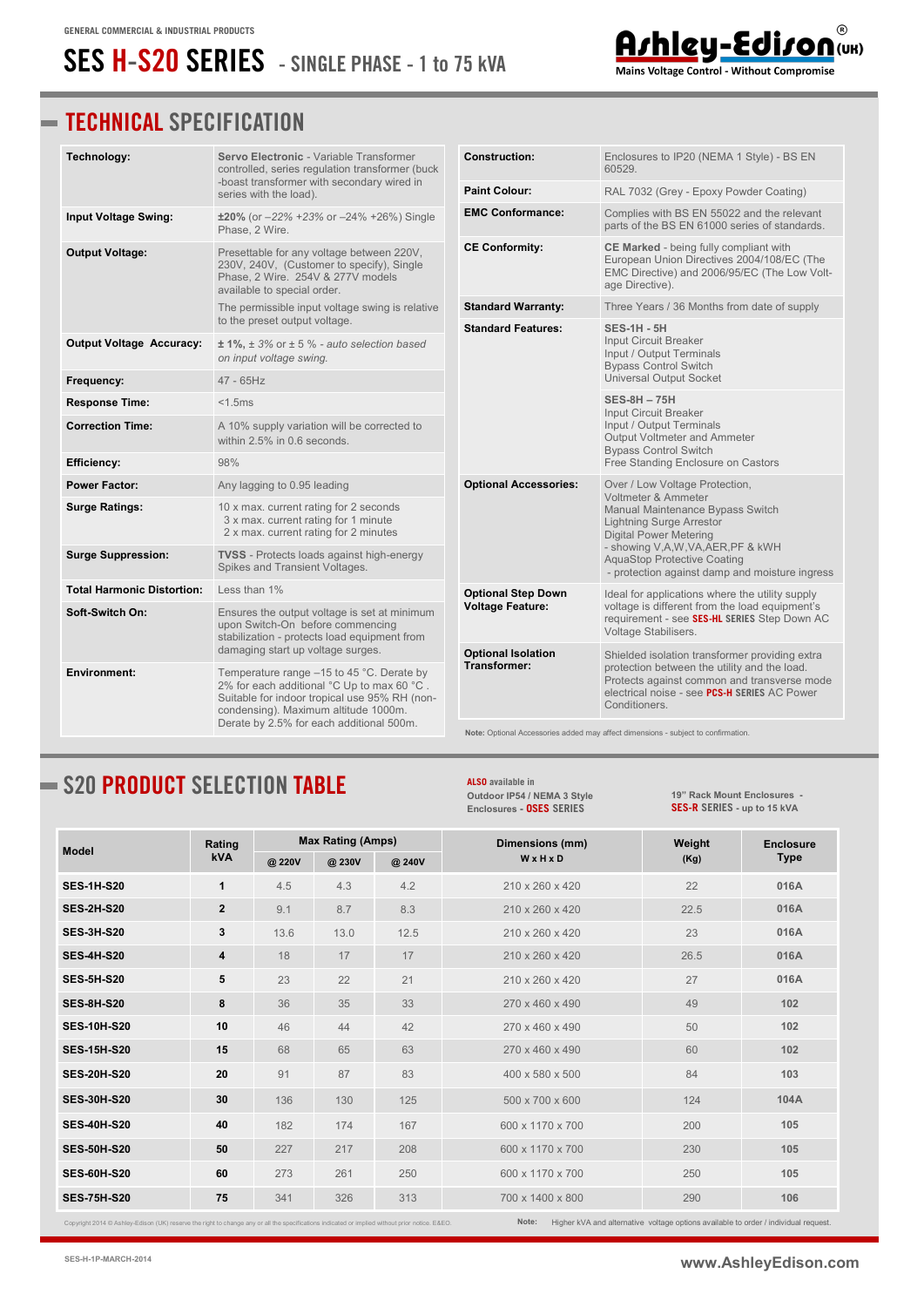## **SES H-S25 SERIES - SINGLE PHASE - 1 to 60 kVA**

#### **TECHNICAL SPECIFICATION**

| Technology:                       | Servo Electronic - Variable Transformer<br>controlled, series regulation transformer (buck                                                                                                                                                                          | <b>Construction:</b>                                                                           | Enclosures to IP20 (NEMA 1 Style) - BS EN<br>60529.                                                                                                                                                                                                                                                                                                                                                                                                                                                                                                                                                   |  |  |
|-----------------------------------|---------------------------------------------------------------------------------------------------------------------------------------------------------------------------------------------------------------------------------------------------------------------|------------------------------------------------------------------------------------------------|-------------------------------------------------------------------------------------------------------------------------------------------------------------------------------------------------------------------------------------------------------------------------------------------------------------------------------------------------------------------------------------------------------------------------------------------------------------------------------------------------------------------------------------------------------------------------------------------------------|--|--|
|                                   | -boast transformer with secondary wired in<br>series with the load).                                                                                                                                                                                                | <b>Paint Colour:</b>                                                                           | RAL 7032 (Grey - Epoxy Powder Coating)                                                                                                                                                                                                                                                                                                                                                                                                                                                                                                                                                                |  |  |
| Input Voltage Swing:              | ±25% (or -27% +28% or -29% +31%) Single<br>Phase, 2 Wire.                                                                                                                                                                                                           | <b>EMC Conformance:</b>                                                                        | Complies with BS EN 55022 and the relevant<br>parts of the BS EN 61000 series of standards.                                                                                                                                                                                                                                                                                                                                                                                                                                                                                                           |  |  |
| <b>Output Voltage:</b>            | Presettable for any voltage between 220V,<br>230V, 240V, (Customer to specify), Single<br>Phase, 2 Wire. 254V & 277V models<br>available to special order.                                                                                                          | <b>CE Conformity:</b>                                                                          | CE Marked - being fully compliant with<br>European Union Directives 2004/108/EC (The<br>EMC Directive) and 2006/95/EC (The Low Volt-<br>age Directive).                                                                                                                                                                                                                                                                                                                                                                                                                                               |  |  |
|                                   | The permissible input voltage swing is relative<br>to the preset output voltage.                                                                                                                                                                                    | <b>Standard Warranty:</b>                                                                      | Three Years / 36 Months from date of supply                                                                                                                                                                                                                                                                                                                                                                                                                                                                                                                                                           |  |  |
| <b>Output Voltage Accuracy:</b>   | $\pm$ 1%, $\pm$ 3% or $\pm$ 5 % - auto selection based<br>on input voltage swing.                                                                                                                                                                                   | <b>Standard Features:</b>                                                                      | <b>SES-1H - 5H</b><br>Input Circuit Breaker<br>Input / Output Terminals<br><b>Bypass Control Switch</b>                                                                                                                                                                                                                                                                                                                                                                                                                                                                                               |  |  |
| Frequency:                        | 47 - 65Hz                                                                                                                                                                                                                                                           |                                                                                                |                                                                                                                                                                                                                                                                                                                                                                                                                                                                                                                                                                                                       |  |  |
| <b>Response Time:</b>             | $<$ 1.5 $ms$                                                                                                                                                                                                                                                        |                                                                                                |                                                                                                                                                                                                                                                                                                                                                                                                                                                                                                                                                                                                       |  |  |
| <b>Correction Time:</b>           | A 10% supply variation will be corrected to<br>within 2.5% in 0.6 seconds.                                                                                                                                                                                          |                                                                                                | Input / Output Terminals<br>Output Voltmeter and Ammeter                                                                                                                                                                                                                                                                                                                                                                                                                                                                                                                                              |  |  |
| Efficiency:                       | 98%                                                                                                                                                                                                                                                                 | <b>Bypass Control Switch</b><br><b>Optional Accessories:</b><br>Over / Low Voltage Protection, | Free Standing Enclosure on Castors                                                                                                                                                                                                                                                                                                                                                                                                                                                                                                                                                                    |  |  |
| <b>Power Factor:</b>              | Any lagging to 0.95 leading                                                                                                                                                                                                                                         |                                                                                                |                                                                                                                                                                                                                                                                                                                                                                                                                                                                                                                                                                                                       |  |  |
| <b>Surge Ratings:</b>             | 10 x max. current rating for 2 seconds<br>3 x max. current rating for 1 minute<br>2 x max. current rating for 2 minutes                                                                                                                                             |                                                                                                | Manual Maintenance Bypass Switch<br><b>Lightning Surge Arrestor</b><br><b>Digital Power Metering</b>                                                                                                                                                                                                                                                                                                                                                                                                                                                                                                  |  |  |
| <b>Surge Suppression:</b>         | <b>TVSS</b> - Protects loads against high-energy<br>Spikes and Transient Voltages.                                                                                                                                                                                  |                                                                                                | Universal Output Socket<br><b>SES-8H-60H</b><br>Input Circuit Breaker<br>Voltmeter & Ammeter<br>- showing V,A,W,VA,AER,PF & kWH<br><b>AquaStop Protective Coating</b><br>- protection against damp and moisture ingress<br>Ideal for applications where the utility supply<br>voltage is different from the load equipment's<br>requirement - see SES-HL SERIES Step Down AC<br>Voltage Stabilisers.<br>Shielded isolation transformer providing extra<br>protection between the utility and the load.<br>Protects against common and transverse mode<br>electrical noise - see PCS-H SERIES AC Power |  |  |
| <b>Total Harmonic Distortion:</b> | Less than $1\%$                                                                                                                                                                                                                                                     | <b>Optional Step Down</b>                                                                      |                                                                                                                                                                                                                                                                                                                                                                                                                                                                                                                                                                                                       |  |  |
| Soft-Switch On:                   | Ensures the output voltage is set at minimum<br>upon Switch-On before commencing<br>stabilization - protects load equipment from                                                                                                                                    | <b>Voltage Feature:</b>                                                                        |                                                                                                                                                                                                                                                                                                                                                                                                                                                                                                                                                                                                       |  |  |
| Environment:                      | damaging start up voltage surges.<br>Temperature range $-15$ to 45 °C. Derate by<br>2% for each additional °C Up to max 60 °C.<br>Suitable for indoor tropical use 95% RH (non-<br>condensing). Maximum altitude 1000m.<br>Derate by 2.5% for each additional 500m. | <b>Optional Isolation</b><br>Transformer:                                                      | Conditioners.                                                                                                                                                                                                                                                                                                                                                                                                                                                                                                                                                                                         |  |  |
|                                   |                                                                                                                                                                                                                                                                     |                                                                                                | Note: Optional Accessories added may affect dimensions - subject to confirmation.                                                                                                                                                                                                                                                                                                                                                                                                                                                                                                                     |  |  |

### **S25 PRODUCT SELECTION TABLE**

**Model Rating kVA Max Rating (Amps) Dimensions (mm) W x H x D Weight (Kg) Enclosure Type @ 220V @ 230V @ 240V SES-1H-S25 1** 4.5 4.3 4.2 210 x 260 x 420 24 **016A SES-2H-S25 2** 9.1 8.7 8.3 210 x 260 x 420 24.5 **016A SES-3H-S25 3** 13.6 13.0 12.5 210 x 260 x 420 25 **016A SES-4H-S25 4** 18 17 17 210 x 260 x 420 29 **016A SES-5H-S25 5** 23 22 21 210 x 260 x 420 30 **016A SES-8H-S25 8** 36 35 33 270 x 460 x 490 53 **102 SES-10H-S25 10** 46 44 42 270 x 460 x 490 56 **102 SES-15H-S25 15** 68 65 63 400 x 580 x 500 84 **103 SES-20H-S25 20** 91 87 83 500 x 700 x 600 120 **104A SES-30H-S25 30** 136 130 125 600 x 1170 x 700 220 **105 SES-40H-S25 40** 182 174 167 600 x 1170 x 700 240 **105 SES-50H-S25 50** 227 217 208 600 x 1170 x 700 260 **105 SES-60H-S25 60** 273 261 250 700 x 1400 x 800 290 **106**

**ALSO available in** 

**[Outdoor IP54 / NEMA 3 Style](http://www.ashleyedison.com/dds/OSES-H-S.pdf) Enclosures - OSES SERIES**

Copyright 2014 © Ashley-Edison (UK) reserve the right to change any or all the specifications indicated or implied without prior notice. E&EO.

**[19" Rack Mount Enclosures](http://www.ashleyedison.com/dds/SES-H-R.pdf) - SES-R SERIES - up to 10 kVA**



Mains Voltage Control - Without Compromise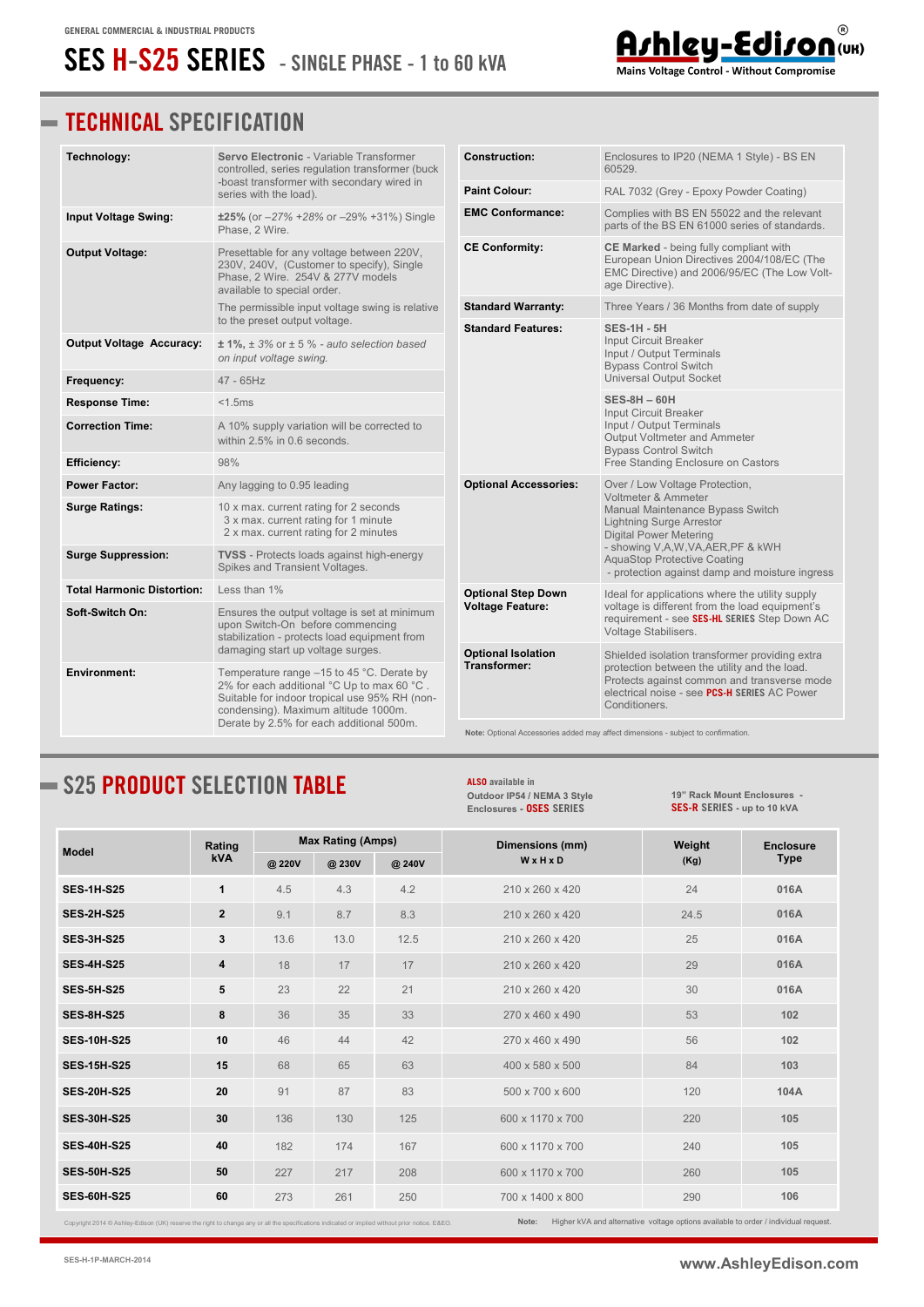# **SES H-S30 SERIES - SINGLE PHASE - 1 to 50 kVA**

#### **TECHNICAL SPECIFICATION**

| Technology:                       | Servo Electronic - Variable Transformer<br>controlled, series regulation transformer (buck                                                                                                                                                                          | <b>Construction:</b>                      | Enclosures to IP20 (NEMA 1 Style) - BS EN<br>60529.                                                                                                                                                            |  |  |
|-----------------------------------|---------------------------------------------------------------------------------------------------------------------------------------------------------------------------------------------------------------------------------------------------------------------|-------------------------------------------|----------------------------------------------------------------------------------------------------------------------------------------------------------------------------------------------------------------|--|--|
|                                   | -boast transformer with secondary wired in<br>series with the load).                                                                                                                                                                                                | <b>Paint Colour:</b>                      | RAL 7032 (Grey - Epoxy Powder Coating)                                                                                                                                                                         |  |  |
| <b>Input Voltage Swing:</b>       | $\pm 30\%$ (or $-32\%$ +33% or $-34\%$ +36%) Single<br>Phase, 2 Wire.                                                                                                                                                                                               | <b>EMC Conformance:</b>                   | Complies with BS EN 55022 and the relevant<br>parts of the BS EN 61000 series of standards.                                                                                                                    |  |  |
| <b>Output Voltage:</b>            | Presettable for any voltage between 220V,<br>230V, 240V, (Customer to specify), Single<br>Phase, 2 Wire. 254V & 277V models<br>available to special order.                                                                                                          | <b>CE Conformity:</b>                     | CE Marked - being fully compliant with<br>European Union Directives 2004/108/EC (The<br>EMC Directive) and 2006/95/EC (The Low Volt-<br>age Directive).                                                        |  |  |
|                                   | The permissible input voltage swing is relative<br>to the preset output voltage.                                                                                                                                                                                    | <b>Standard Warranty:</b>                 | Three Years / 36 Months from date of supply                                                                                                                                                                    |  |  |
| <b>Output Voltage Accuracy:</b>   | $± 1\%$ , $± 3\%$ or $± 5\%$ - auto selection based<br>on input voltage swing.                                                                                                                                                                                      | <b>Standard Features:</b>                 | <b>SES-1H - 3H</b><br>Input Circuit Breaker<br>Input / Output Terminals<br><b>Bypass Control Switch</b>                                                                                                        |  |  |
| Frequency:                        | $47 - 65$ Hz                                                                                                                                                                                                                                                        |                                           | <b>Universal Output Socket</b>                                                                                                                                                                                 |  |  |
| <b>Response Time:</b>             | $<$ 1.5 $ms$                                                                                                                                                                                                                                                        |                                           | <b>SES-4H - 50H</b><br>Input Circuit Breaker                                                                                                                                                                   |  |  |
| <b>Correction Time:</b>           | A 10% supply variation will be corrected to<br>within $2.5\%$ in 0.6 seconds.                                                                                                                                                                                       |                                           | Input / Output Terminals<br>Output Voltmeter and Ammeter<br><b>Bypass Control Switch</b>                                                                                                                       |  |  |
| <b>Efficiency:</b>                | 98%                                                                                                                                                                                                                                                                 |                                           | Free Standing Enclosure on Castors                                                                                                                                                                             |  |  |
| <b>Power Factor:</b>              | Any lagging to 0.95 leading                                                                                                                                                                                                                                         | <b>Optional Accessories:</b>              | Over / Low Voltage Protection,<br>Voltmeter & Ammeter                                                                                                                                                          |  |  |
| <b>Surge Ratings:</b>             | 10 x max. current rating for 2 seconds<br>3 x max. current rating for 1 minute<br>2 x max. current rating for 2 minutes                                                                                                                                             |                                           | Manual Maintenance Bypass Switch<br><b>Lightning Surge Arrestor</b><br><b>Digital Power Metering</b>                                                                                                           |  |  |
| <b>Surge Suppression:</b>         | <b>TVSS</b> - Protects loads against high-energy<br>Spikes and Transient Voltages.                                                                                                                                                                                  |                                           | - showing V,A,W,VA,AER,PF & kWH<br><b>AquaStop Protective Coating</b><br>- protection against damp and moisture ingress                                                                                        |  |  |
| <b>Total Harmonic Distortion:</b> | Less than 1%                                                                                                                                                                                                                                                        | <b>Optional Step Down</b>                 | Ideal for applications where the utility supply                                                                                                                                                                |  |  |
| Soft-Switch On:                   | Ensures the output voltage is set at minimum<br>upon Switch-On before commencing<br>stabilization - protects load equipment from                                                                                                                                    | <b>Voltage Feature:</b>                   | voltage is different from the load equipment's<br>requirement - see SES-HL SERIES Step Down AC<br>Voltage Stabilisers.                                                                                         |  |  |
| <b>Environment:</b>               | damaging start up voltage surges.<br>Temperature range $-15$ to 45 °C. Derate by<br>2% for each additional °C Up to max 60 °C.<br>Suitable for indoor tropical use 95% RH (non-<br>condensing). Maximum altitude 1000m.<br>Derate by 2.5% for each additional 500m. | <b>Optional Isolation</b><br>Transformer: | Shielded isolation transformer providing extra<br>protection between the utility and the load.<br>Protects against common and transverse mode<br>electrical noise - see PCS-H SERIES AC Power<br>Conditioners. |  |  |
|                                   |                                                                                                                                                                                                                                                                     |                                           | Note: Optional Accessories added may affect dimensions - subject to confirmation.                                                                                                                              |  |  |

## **S30 PRODUCT SELECTION TABLE**

**Model Rating kVA Max Rating (Amps) Dimensions (mm) W x H x D Weight (Kg) Enclosure Type @ 220V @ 230V @ 240V SES-1H-S30 1** 4.5 4.3 4.2 210 x 260 x 420 28 **016A SES-2H-S30 2** 9.1 8.7 8.3 210 x 260 x 420 28.5 **016A SES-3H-S30 3** 13.6 13.0 12.5 210 x 260 x 420 29 **016A SES-4H-S30 4** 18 17 17 270 x 460 x 490 50 **102 SES-5H-S30 5** 23 22 21 270 x 460 x 490 52 **102 SES-8H-S30 8** 36 35 33 270 x 460 x 490 66 **102 SES-10H-S30 10** 46 44 42 270 x 460 x 490 68 **102 SES-15H-S30 15** 68 65 63 500 x 700 x 600 104 **104A SES-20H-S30 20** 91 87 83 500 x 910 x 600 132 **104 SES-30H-S30 30** 136 130 125 600 x 1170 x 700 220 **105 SES-40H-S30 40** 182 174 167 600 x 1170 x 700 260 **105 SES-50H-S30 50** 227 217 208 700 x 1400 x 800 310 **106**

**ALSO available in** 

**[Outdoor IP54 / NEMA 3 Style](http://www.ashleyedison.com/dds/OSES-H-S.pdf) Enclosures - OSES SERIES**

t 2014 © Ashley-Edison (UK) reserve the right to change any or all the specifications indicated or implied without prior notice. E&EO. **Note:** Higher kVA and alternative voltage options available to order / individual request.

**[19" Rack Mount Enclosures](http://www.ashleyedison.com/dds/SES-H-R.pdf) - SES-R SERIES - up to 8 kVA**

Ashley-Edison (UK) Mains Voltage Control - Without Compromise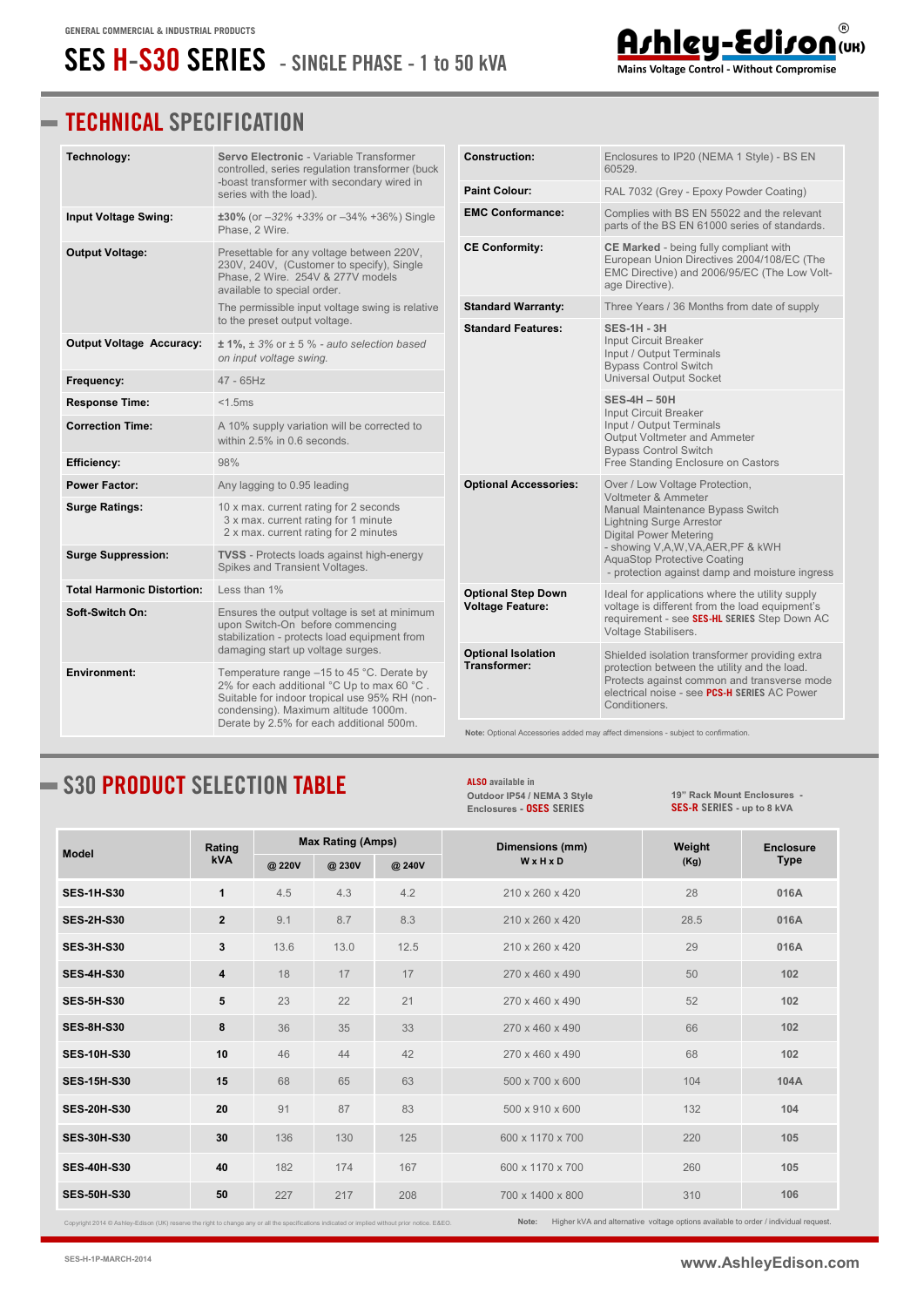# **SES H-S35 SERIES - SINGLE PHASE - 1 to 40 kVA**

### **TECHNICAL SPECIFICATION**

| Technology:                       | Servo Electronic - Variable Transformer<br>controlled, series regulation transformer (buck                                                                                                                                                                          | <b>Construction:</b>                      | Enclosures to IP20 (NEMA 1 Style) - BS EN<br>60529.                                                                                                                                                                             |  |  |
|-----------------------------------|---------------------------------------------------------------------------------------------------------------------------------------------------------------------------------------------------------------------------------------------------------------------|-------------------------------------------|---------------------------------------------------------------------------------------------------------------------------------------------------------------------------------------------------------------------------------|--|--|
|                                   | -boast transformer with secondary wired in<br>series with the load).                                                                                                                                                                                                | <b>Paint Colour:</b>                      | RAL 7032 (Grey - Epoxy Powder Coating)                                                                                                                                                                                          |  |  |
| <b>Input Voltage Swing:</b>       | ±35% (or -37% +38% or -39% +41%) Single<br>Phase, 2 Wire.                                                                                                                                                                                                           | <b>EMC Conformance:</b>                   | Complies with BS EN 55022 and the relevant<br>parts of the BS EN 61000 series of standards.                                                                                                                                     |  |  |
| <b>Output Voltage:</b>            | Presettable for any voltage between 220V,<br>230V, 240V, (Customer to specify), Single<br>Phase, 2 Wire. 254V & 277V models<br>available to special order.                                                                                                          | <b>CE Conformity:</b>                     | <b>CE Marked</b> - being fully compliant with<br>European Union Directives 2004/108/EC (The<br>EMC Directive) and 2006/95/EC (The Low Volt-<br>age Directive).                                                                  |  |  |
|                                   | The permissible input voltage swing is relative                                                                                                                                                                                                                     | <b>Standard Warranty:</b>                 | Three Years / 36 Months from date of supply                                                                                                                                                                                     |  |  |
| <b>Output Voltage Accuracy:</b>   | to the preset output voltage.<br>$± 1\%$ , $± 3\%$ or $± 5\%$ - auto selection based<br>on input voltage swing.                                                                                                                                                     | <b>Standard Features:</b>                 | <b>SES-1H - 3H</b><br>Input Circuit Breaker<br>Input / Output Terminals<br><b>Bypass Control Switch</b>                                                                                                                         |  |  |
| Frequency:                        | $47 - 65$ Hz                                                                                                                                                                                                                                                        |                                           | Universal Output Socket                                                                                                                                                                                                         |  |  |
| <b>Response Time:</b>             | $<$ 1.5 $ms$                                                                                                                                                                                                                                                        |                                           | <b>SES-4H-40H</b><br>Input Circuit Breaker                                                                                                                                                                                      |  |  |
| <b>Correction Time:</b>           | A 10% supply variation will be corrected to<br>within $2.5\%$ in 0.6 seconds.                                                                                                                                                                                       |                                           | Input / Output Terminals<br>Output Voltmeter and Ammeter<br><b>Bypass Control Switch</b>                                                                                                                                        |  |  |
| <b>Efficiency:</b>                | 98%                                                                                                                                                                                                                                                                 |                                           | Free Standing Enclosure on Castors                                                                                                                                                                                              |  |  |
| <b>Power Factor:</b>              | Any lagging to 0.95 leading                                                                                                                                                                                                                                         | <b>Optional Accessories:</b>              | Over / Low Voltage Protection,<br>Voltmeter & Ammeter                                                                                                                                                                           |  |  |
| <b>Surge Ratings:</b>             | 10 x max. current rating for 2 seconds<br>3 x max. current rating for 1 minute<br>2 x max. current rating for 2 minutes                                                                                                                                             |                                           | Manual Maintenance Bypass Switch<br><b>Lightning Surge Arrestor</b><br><b>Digital Power Metering</b><br>- showing V,A,W,VA,AER,PF & kWH<br><b>AquaStop Protective Coating</b><br>- protection against damp and moisture ingress |  |  |
| <b>Surge Suppression:</b>         | TVSS - Protects loads against high-energy<br>Spikes and Transient Voltages.                                                                                                                                                                                         |                                           |                                                                                                                                                                                                                                 |  |  |
| <b>Total Harmonic Distortion:</b> | Less than 1%                                                                                                                                                                                                                                                        | <b>Optional Step Down</b>                 | Ideal for applications where the utility supply                                                                                                                                                                                 |  |  |
| Soft-Switch On:                   | Ensures the output voltage is set at minimum<br>upon Switch-On before commencing<br>stabilization - protects load equipment from                                                                                                                                    | <b>Voltage Feature:</b>                   | voltage is different from the load equipment's<br>requirement - see SES-HL SERIES Step Down AC<br>Voltage Stabilisers.                                                                                                          |  |  |
| <b>Environment:</b>               | damaging start up voltage surges.<br>Temperature range $-15$ to 45 °C. Derate by<br>2% for each additional °C Up to max 60 °C.<br>Suitable for indoor tropical use 95% RH (non-<br>condensing). Maximum altitude 1000m.<br>Derate by 2.5% for each additional 500m. | <b>Optional Isolation</b><br>Transformer: | Shielded isolation transformer providing extra<br>protection between the utility and the load.<br>Protects against common and transverse mode<br>electrical noise - see PCS-H SERIES AC Power<br>Conditioners.                  |  |  |
|                                   |                                                                                                                                                                                                                                                                     |                                           | Note: Optional Accessories added may affect dimensions - subject to confirmation.                                                                                                                                               |  |  |

## **S35 PRODUCT SELECTION TABLE**

**ALSO available in [Outdoor IP54 / NEMA 3 Style](http://www.ashleyedison.com/dds/OSES-H-S.pdf) Enclosures - OSES SERIES**

**[19" Rack Mount Enclosures](http://www.ashleyedison.com/dds/SES-H-R.pdf) - SES-R SERIES - up to 8 kVA**

| <b>Model</b>                                                                                                                                   | Rating         | <b>Max Rating (Amps)</b> |        |        | Dimensions (mm)  | Weight                                                                              | <b>Enclosure</b> |
|------------------------------------------------------------------------------------------------------------------------------------------------|----------------|--------------------------|--------|--------|------------------|-------------------------------------------------------------------------------------|------------------|
|                                                                                                                                                | <b>kVA</b>     | @ 220V                   | @ 230V | @ 240V | WxHxD            | (Kg)                                                                                | <b>Type</b>      |
| <b>SES-1H-S35</b>                                                                                                                              | 1              | 4.5                      | 4.3    | 4.2    | 210 x 260 x 420  | 29                                                                                  | 016A             |
| <b>SES-2H-S35</b>                                                                                                                              | $\overline{2}$ | 9.1                      | 8.7    | 8.3    | 210 x 260 x 420  | 30                                                                                  | 016A             |
| <b>SES-3H-S35</b>                                                                                                                              | 3              | 13.6                     | 13.0   | 12.5   | 210 x 260 x 420  | 31                                                                                  | 016A             |
| <b>SES-4H-S35</b>                                                                                                                              | 4              | 18                       | 17     | 17     | 270 x 460 x 490  | 54                                                                                  | 102              |
| <b>SES-5H-S35</b>                                                                                                                              | 5              | 23                       | 22     | 21     | 270 x 460 x 490  | 56                                                                                  | 102              |
| <b>SES-8H-S35</b>                                                                                                                              | 8              | 36                       | 35     | 33     | 400 x 580 x 500  | 76                                                                                  | 103              |
| <b>SES-10H-S35</b>                                                                                                                             | 10             | 46                       | 44     | 42     | 400 x 580 x 500  | 78                                                                                  | 103              |
| <b>SES-15H-S35</b>                                                                                                                             | 15             | 68                       | 65     | 63     | 500 x 910 x 600  | 130                                                                                 | 104              |
| <b>SES-20H-S35</b>                                                                                                                             | 20             | 91                       | 87     | 83     | 600 x 1170 x 700 | 220                                                                                 | 105              |
| <b>SES-30H-S35</b>                                                                                                                             | 30             | 136                      | 130    | 125    | 600 x 1170 x 700 | 240                                                                                 | 105              |
| <b>SES-40H-S35</b>                                                                                                                             | 40             | 182                      | 174    | 167    | 700 x 1400 x 800 | 310                                                                                 | 106              |
| Copyright 2014 © Ashley-Edison (UK) reserve the right to change any or all the specifications indicated or implied without prior notice. E&EO. |                |                          |        |        | Note:            | Higher kVA and alternative voltage options available to order / individual request. |                  |

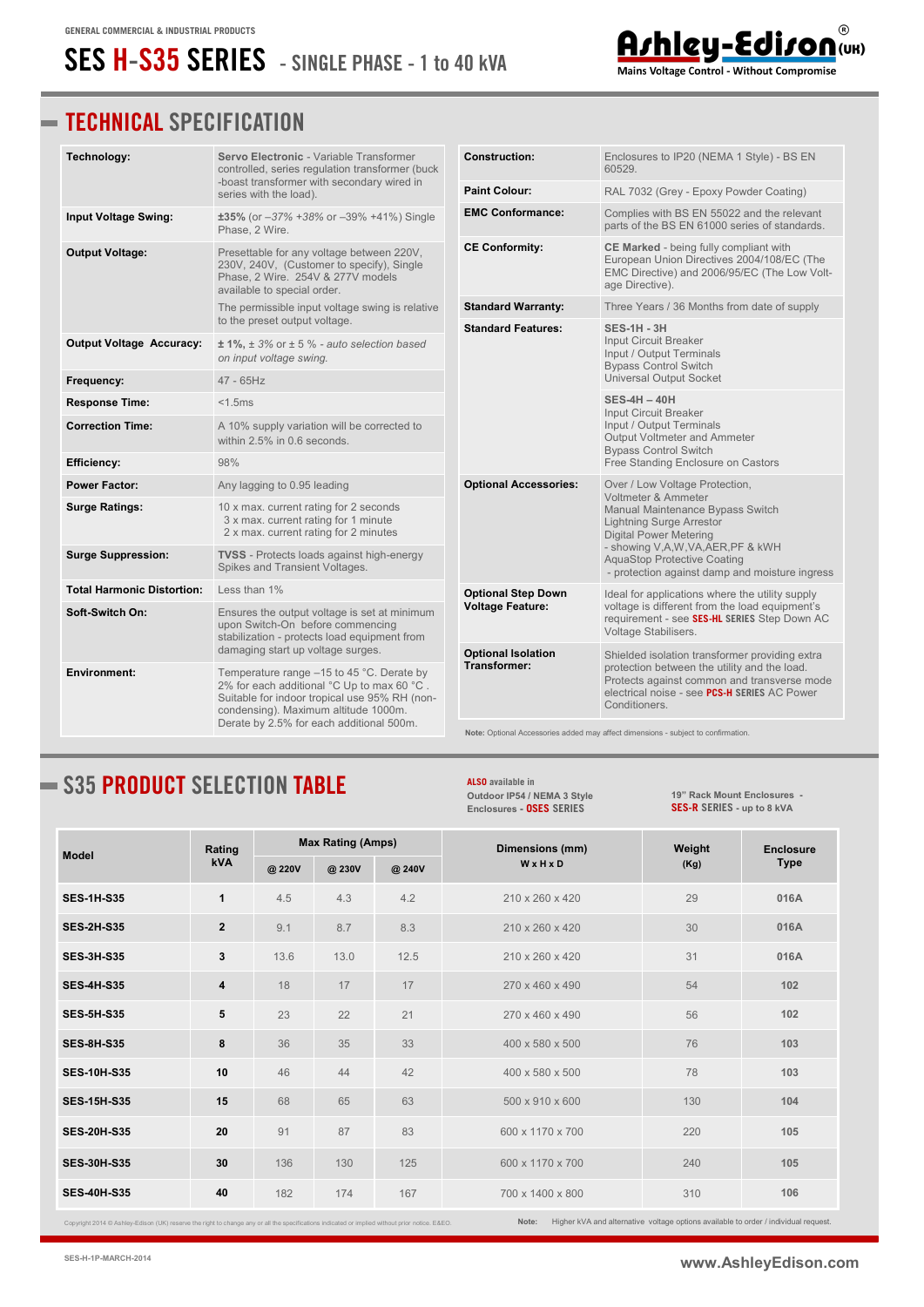## **SES H-S40 SERIES - SINGLE PHASE - 1 to 30 kVA**

### **TECHNICAL SPECIFICATION**

| Technology:                       | Servo Electronic - Variable Transformer<br>controlled, series regulation transformer (buck                                                                                         | <b>Construction:</b>                                                                                                                                                                                                                                                                                                           | Enclosures to IP20 (NEMA 1 Style) - BS EN<br>60529.                                                                                                                                                                                                                                                                                                                                                                                                                                                                                                                                                         |
|-----------------------------------|------------------------------------------------------------------------------------------------------------------------------------------------------------------------------------|--------------------------------------------------------------------------------------------------------------------------------------------------------------------------------------------------------------------------------------------------------------------------------------------------------------------------------|-------------------------------------------------------------------------------------------------------------------------------------------------------------------------------------------------------------------------------------------------------------------------------------------------------------------------------------------------------------------------------------------------------------------------------------------------------------------------------------------------------------------------------------------------------------------------------------------------------------|
|                                   | -boast transformer with secondary wired in<br>series with the load).                                                                                                               | <b>Paint Colour:</b>                                                                                                                                                                                                                                                                                                           | RAL 7032 (Grey - Epoxy Powder Coating)                                                                                                                                                                                                                                                                                                                                                                                                                                                                                                                                                                      |
| <b>Input Voltage Swing:</b>       | ±40% (or -42% +43% or -44% +46%) Single<br>Phase, 2 Wire.                                                                                                                          | <b>EMC Conformance:</b>                                                                                                                                                                                                                                                                                                        | Complies with BS EN 55022 and the relevant<br>parts of the BS EN 61000 series of standards.                                                                                                                                                                                                                                                                                                                                                                                                                                                                                                                 |
| <b>Output Voltage:</b>            | Presettable for any voltage between 220V,<br>230V, 240V, (Customer to specify), Single<br>Phase, 2 Wire. 254V & 277V models<br>available to special order.                         | <b>CE Conformity:</b>                                                                                                                                                                                                                                                                                                          | CE Marked - being fully compliant with<br>European Union Directives 2004/108/EC (The<br>EMC Directive) and 2006/95/EC (The Low Volt-<br>age Directive).                                                                                                                                                                                                                                                                                                                                                                                                                                                     |
|                                   | The permissible input voltage swing is relative<br>to the preset output voltage.                                                                                                   | <b>Standard Warranty:</b>                                                                                                                                                                                                                                                                                                      | Three Years / 36 Months from date of supply                                                                                                                                                                                                                                                                                                                                                                                                                                                                                                                                                                 |
| Output Voltage Accuracy:          | $\pm$ 1%, $\pm$ 3% or $\pm$ 5 % - auto selection based<br>on input voltage swing.                                                                                                  | <b>Standard Features:</b>                                                                                                                                                                                                                                                                                                      | <b>SES-1H - 3H</b><br>Input Circuit Breaker<br>Input / Output Terminals<br><b>Bypass Control Switch</b>                                                                                                                                                                                                                                                                                                                                                                                                                                                                                                     |
| Frequency:                        | $47 - 65$ Hz                                                                                                                                                                       |                                                                                                                                                                                                                                                                                                                                |                                                                                                                                                                                                                                                                                                                                                                                                                                                                                                                                                                                                             |
| <b>Response Time:</b>             | < 1.5ms                                                                                                                                                                            |                                                                                                                                                                                                                                                                                                                                | <b>SES-4H-30H</b>                                                                                                                                                                                                                                                                                                                                                                                                                                                                                                                                                                                           |
| <b>Correction Time:</b>           | A 10% supply variation will be corrected to<br>within 2.5% in 0.6 seconds.                                                                                                         |                                                                                                                                                                                                                                                                                                                                | Input / Output Terminals<br>Output Voltmeter and Ammeter                                                                                                                                                                                                                                                                                                                                                                                                                                                                                                                                                    |
| Efficiency:                       | 98%                                                                                                                                                                                | <b>Universal Output Socket</b><br>Input Circuit Breaker<br><b>Bypass Control Switch</b><br>Free Standing Enclosure on Castors<br><b>Optional Accessories:</b><br>Over / Low Voltage Protection,<br>Voltmeter & Ammeter<br>Manual Maintenance Bypass Switch<br><b>Lightning Surge Arrestor</b><br><b>Digital Power Metering</b> |                                                                                                                                                                                                                                                                                                                                                                                                                                                                                                                                                                                                             |
| <b>Power Factor:</b>              | Any lagging to 0.95 leading                                                                                                                                                        |                                                                                                                                                                                                                                                                                                                                |                                                                                                                                                                                                                                                                                                                                                                                                                                                                                                                                                                                                             |
| <b>Surge Ratings:</b>             | 10 x max. current rating for 2 seconds<br>3 x max. current rating for 1 minute<br>2 x max. current rating for 2 minutes                                                            |                                                                                                                                                                                                                                                                                                                                |                                                                                                                                                                                                                                                                                                                                                                                                                                                                                                                                                                                                             |
| <b>Surge Suppression:</b>         | <b>TVSS</b> - Protects loads against high-energy<br>Spikes and Transient Voltages.                                                                                                 |                                                                                                                                                                                                                                                                                                                                | - showing V,A,W,VA,AER,PF & kWH<br><b>AquaStop Protective Coating</b><br>- protection against damp and moisture ingress<br>Ideal for applications where the utility supply<br>voltage is different from the load equipment's<br>requirement - see SES-HL SERIES Step Down AC<br>Voltage Stabilisers.<br>Shielded isolation transformer providing extra<br>protection between the utility and the load.<br>Protects against common and transverse mode<br>electrical noise - see PCS-H SERIES AC Power<br>Conditioners.<br>Note: Optional Accessories added may affect dimensions - subject to confirmation. |
| <b>Total Harmonic Distortion:</b> | Less than 1%                                                                                                                                                                       | <b>Optional Step Down</b>                                                                                                                                                                                                                                                                                                      |                                                                                                                                                                                                                                                                                                                                                                                                                                                                                                                                                                                                             |
| Soft-Switch On:                   | Ensures the output voltage is set at minimum<br>upon Switch-On before commencing<br>stabilization - protects load equipment from                                                   | <b>Voltage Feature:</b>                                                                                                                                                                                                                                                                                                        |                                                                                                                                                                                                                                                                                                                                                                                                                                                                                                                                                                                                             |
|                                   | damaging start up voltage surges.                                                                                                                                                  | <b>Optional Isolation</b><br>Transformer:                                                                                                                                                                                                                                                                                      |                                                                                                                                                                                                                                                                                                                                                                                                                                                                                                                                                                                                             |
| Environment:                      | Temperature range $-15$ to 45 °C. Derate by<br>2% for each additional °C Up to max 60 °C.<br>Suitable for indoor tropical use 95% RH (non-<br>condensing). Maximum altitude 1000m. |                                                                                                                                                                                                                                                                                                                                |                                                                                                                                                                                                                                                                                                                                                                                                                                                                                                                                                                                                             |
|                                   | Derate by 2.5% for each additional 500m.                                                                                                                                           |                                                                                                                                                                                                                                                                                                                                |                                                                                                                                                                                                                                                                                                                                                                                                                                                                                                                                                                                                             |

### **S40 PRODUCT SELECTION TABLE**

**ALSO available in [Outdoor IP54 / NEMA 3 Style](http://www.ashleyedison.com/dds/OSES-H-S.pdf) Enclosures - OSES SERIES**

**[19" Rack Mount Enclosures](http://www.ashleyedison.com/dds/SES-H-R.pdf) - SES-R SERIES - up to 5 kVA**

 $^\copyright$ 

Arhicy-Ediron (UR)

| <b>Model</b>       | Rating         | <b>Max Rating (Amps)</b> |        |        | Dimensions (mm)  | Weight | <b>Enclosure</b> |
|--------------------|----------------|--------------------------|--------|--------|------------------|--------|------------------|
|                    | <b>kVA</b>     | @ 220V                   | @ 230V | @ 240V | WxHxD            | (Kg)   | <b>Type</b>      |
| <b>SES-1H-S40</b>  | $\mathbf{1}$   | 4.5                      | 4.3    | 4.2    | 210 x 260 x 420  | 33     | 016A             |
| <b>SES-2H-S40</b>  | $\overline{2}$ | 9.1                      | 8.7    | 8.3    | 210 x 260 x 420  | 34     | 016A             |
| <b>SES-3H-S40</b>  | 3              | 13.6                     | 13.0   | 12.5   | 210 x 260 x 420  | 35     | 016A             |
| <b>SES-4H-S40</b>  | $\overline{4}$ | 18                       | 17     | 17     | 270 x 460 x 490  | 54     | 102              |
| <b>SES-5H-S40</b>  | 5              | 23                       | 22     | 21     | 270 x 460 x 490  | 56     | 102              |
| <b>SES-8H-S40</b>  | 8              | 36                       | 35     | 33     | 500 x 700 x 600  | 118    | 104A             |
| <b>SES-10H-S40</b> | 10             | 46                       | 44     | 42     | 500 x 700 x 600  | 120    | 104A             |
| <b>SES-15H-S40</b> | 15             | 68                       | 65     | 63     | 600 x 1170 x 700 | 220    | 105              |
| <b>SES-20H-S40</b> | 20             | 91                       | 87     | 83     | 600 x 1170 x 700 | 240    | 105              |
| <b>SES-30H-S40</b> | 30             | 136                      | 130    | 125    | 700 x 1400 x 800 | 310    | 106              |

Copyright 2014 © Ashley-Edison (UK) reserve the right to change any or all the specifications indicated or implied without prior notice. E&EO.

**Note:** Higher kVA and alternative voltage options available to order / individual request.